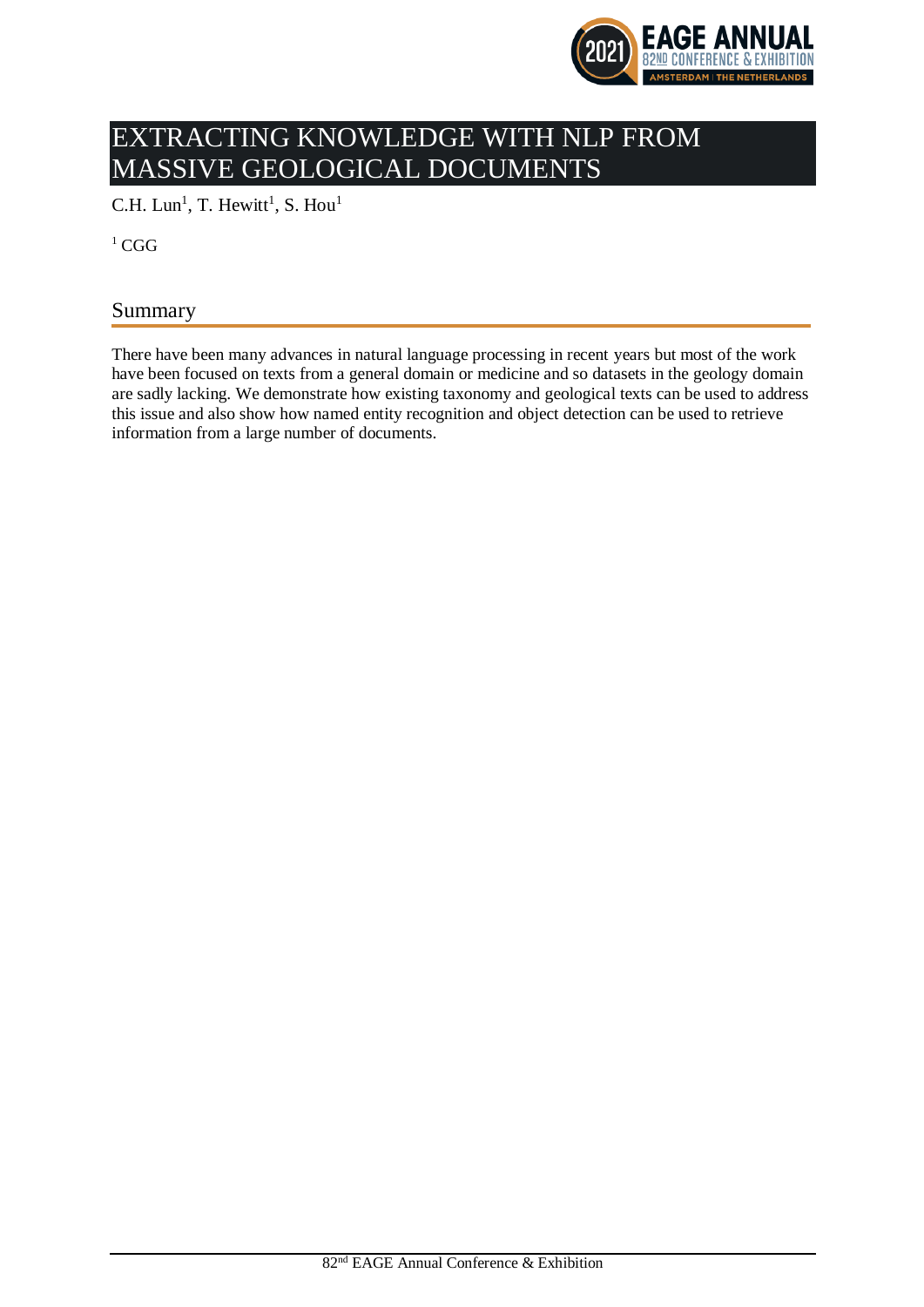

### **Extracting Knowledge with NLP from Massive Geological Documents**

### **Introduction**

A lot of geological data is trapped inside documents such as reports and papers in unstructured prose. Integrating all data both new and legacy will allow us to build a holistic model of the subsurface and therefore reduce the risks in exploration and development. However, the volume of geological text accumulated over decades is huge and it is infeasible for domain experts to extract relevant information or even to classify each document manually in a reasonable time frame. In recent years there have been huge advancements in natural language processing (NLP). In this paper we show how the NLP task of named entity recognition (NER) can be used to automatically identify geological terms which powers information retrieval and thus aids geologists to explore the vast document landscape. It is also a first step towards transforming unstructured data into structured data to feed into a holistic subsurface model. While there are public datasets available for NER for domains like business and medicine, the same cannot be said for geology, but we shall show how existing taxonomy and geological texts can be used to automatically create a dataset without the need for time consuming manual annotation.

#### **Named Entity Recognition and Language Models**

NER is a task concerned with identifying spans of text which constitute a named entity. A named entity or entity is roughly speaking anything that can be referred to with a proper name like a person or location but can also include dates, times and numerical expressions such as measurements. In this work we are concerned with genus species names (e.g. Striatricolporites tenuissimus) and well names (e.g. Bok-1). We frame NER as a token classification task which involves predicting the label (in our case either genus species, well or none) of each token in the input text. What constitutes a token depends on the tokeniser used but they are often individual words or parts of a word.

State of the art NLP models are nowadays dominated by deep learning architectures. These models require each token of the input text to be represented as vectors. Early models uses for the vector fixed word embeddings such as word2vec (Mikolov et al., 2013) however these fail to express the difference in meaning of words under different contexts. With the introduction of transformer (Vaswani et al., 2017) based language models the role of word embeddings have been replaced by the contextual embeddings computed by such language models.

A language model is a model which estimates the probability distribution of a sequence of tokens. Depending on the model this probability can be factorised as products of conditional probability of the next token given the previous tokens or conditional probability of the masked token given the unmasked token in the sequence. Large transformer based language models like BERT (Devlin et al., 2018), XLNet (Yang et al., 2019) and GPT-3 (Brown et al., 2020) have demonstrated remarkable results on NER and many other NLP tasks such as question answering, text classification and text generation etc. The training of a language model on these tasks involves two stages: 1) unsupervised pretraining of the model on a large corpus. The exact task which the model is trained to perform varies with different models but all involve some form of text prediction given a context. 2) Training of the model on the downstream task like NER on an annotated but much smaller dataset.

The reason why transformer based language models work so well are two folds; one is that a transformer enables long distance parsing for example the processing of the first input token can take into account the last token in the input thus allow it to more effective learn features of the language such as grammar. Secondly, transformers enjoys nice theoretical properties; they are able to compute contextual embeddings of the input where each unique context is mapped to a unique vector (Lemma 6 of Yun et al., 2020) and they are also a universal approximator of continuous sequence to sequence functions on a compact domain (Theorem 3 of Yun et al., 2020). The latter is analogous to the classical universal approximation theorem for feed forward networks, see e.g. Cybenko, 1989.

#### **NER Dataset Creation**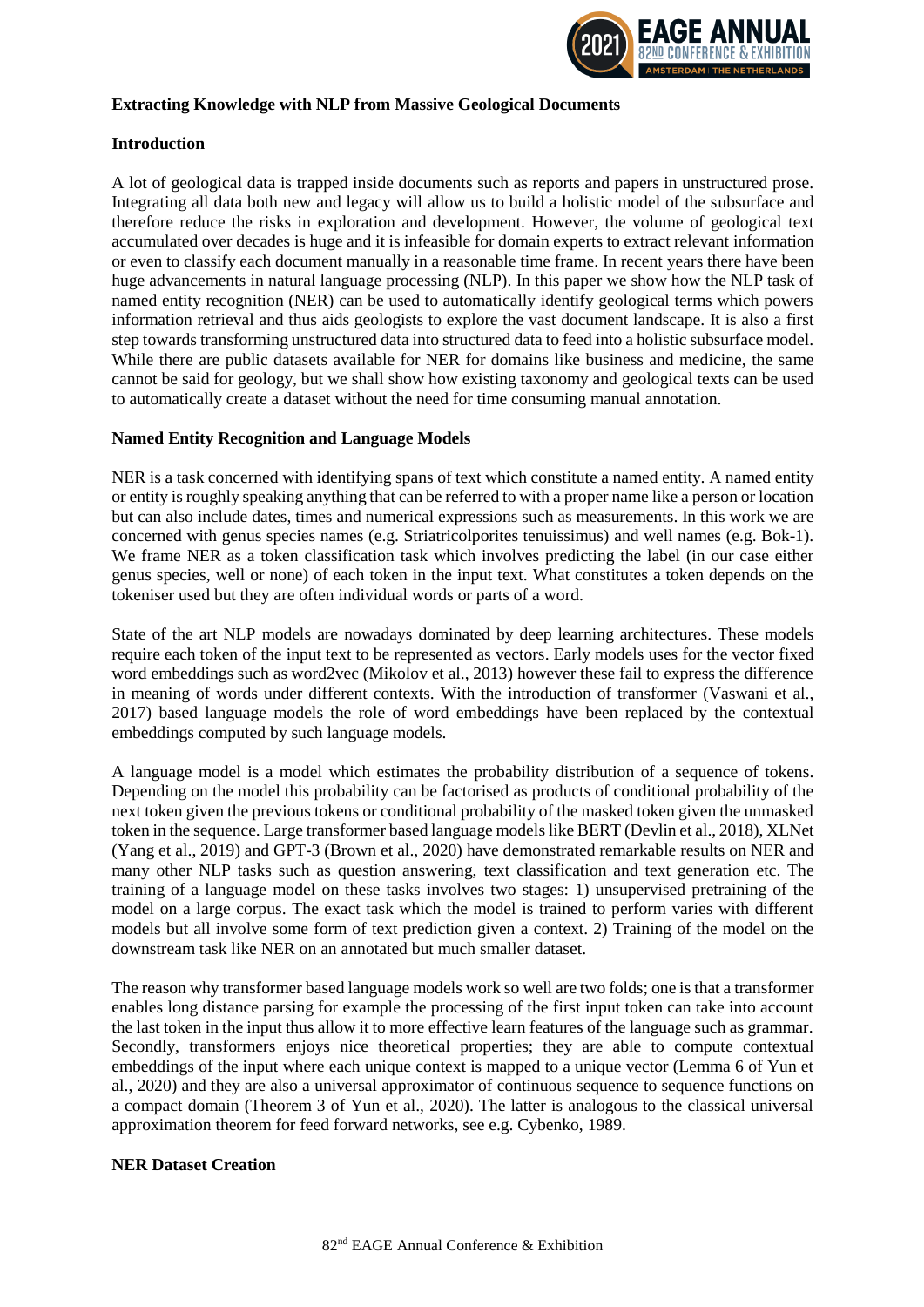

Our method of creating a dataset for NER requires two input sources, a text corpus and a taxonomy. In this work we demonstrate with a taxonomy of genus species names and well names. The corpus we used consists of PDFs of well reports from different time periods. Depending on the PDF we extract the text from it using either OCR or retrieve its embedded text using a PDF parser.

The next step is to string match the taxonomy against the extracted text after some manual clean-up to remove erroneous entries. In addition to string matching we also perform rule based pattern matching to tag anything that are not in the taxonomy. For example, for genus species we tag any word appearing before "spp." and "spp." itself as an occurrence of a genus species and for well names an example is using regular expression to tag any occurrences of the pattern NAME-NUMBER like "Bok-1". While string matching and pattern matching does manage to find many entities in the text, it is however not complete since there may be spelling mistakes in the taxonomy or error in the OCR which prevents entities from being matched and due to many variations in naming conventions it is difficult to implement all possible patterns for matching. More importantly, a taxonomy and any rule-based system are static and cannot adapt automatically to new names and new naming conventions. All of this necessitates using NLP techniques which takes into account of the meaning of the input text to recognise entities.

In machine learning it is best practice to split a dataset into three parts: a training set to train the model on, a validation set for tuning the hyperparameters of the model and for determining when to stop training and finally a test to evaluate the performance of the model on unseen data. To ensure that the test set contains unseen data, which in our case means that the test set should contain predominately genus species names and well names that are not in the training or validation set, we create a graph of entity co-occurrences where two entities are said to co-occur if they appear in the same passage of text. The graph has each unique entity found in the text as nodes and there is an edge between two nodes if their corresponding entities co-occur.

With the graph constructed, its connected components are then computed. As nodes in one connected component does not have an edge with nodes in another connected component we assign connected components randomly to one of train, validation or test set to ensure that there are no overlaps in entities between sets. Furthermore, the splits are made in such a way that roughly 80% of the unique entities are in the training set, 10% in the validation set and 10% in the test set. In reality, many entities co-occur with one another so it is not possible to achieve the 8:1:1 ratio without overlaps therefore we minimize the overlap by selecting nodes with the fewest edges to be in the test and validation set.

# **Experiments**

The language model we used in our experiments is DistilBERT (Sanh et al., 2020), a distilled version of BERT, which is faster to train and to make inference. Finding the best language model to perform NER is not the focus of this work. In fact with the dataset and training pipeline in place it is trivial to experiment with different language models.

We initialise DistilBERT with publicly available weights trained on a general domain corpus and then finetune it on our geological corpus. The reason for doing this is that the usage of words in geology are often very different from texts from other domains. For example, technical terms like "biostratigraphy" appears more often in geological texts than in other domains. Therefore, the language model needs to be trained further for text prediction on the geological corpus so that the probability distribution it estimates reflects the input text in the downstream tasks. After finetuning we train the model on the generated training dataset described in the previous section to perform NER and evaluate it on the test set. See Figure 1 for examples of predictions.

# **Storing the Predictions**

We keep track of the document, the page and which title, paragraph, list, table or figure (referred to as page objects from now on) each predicted entity is found since co-occurrence of entities in the same page object may indicate that its text expresses a fact involving the entities. Keeping track of where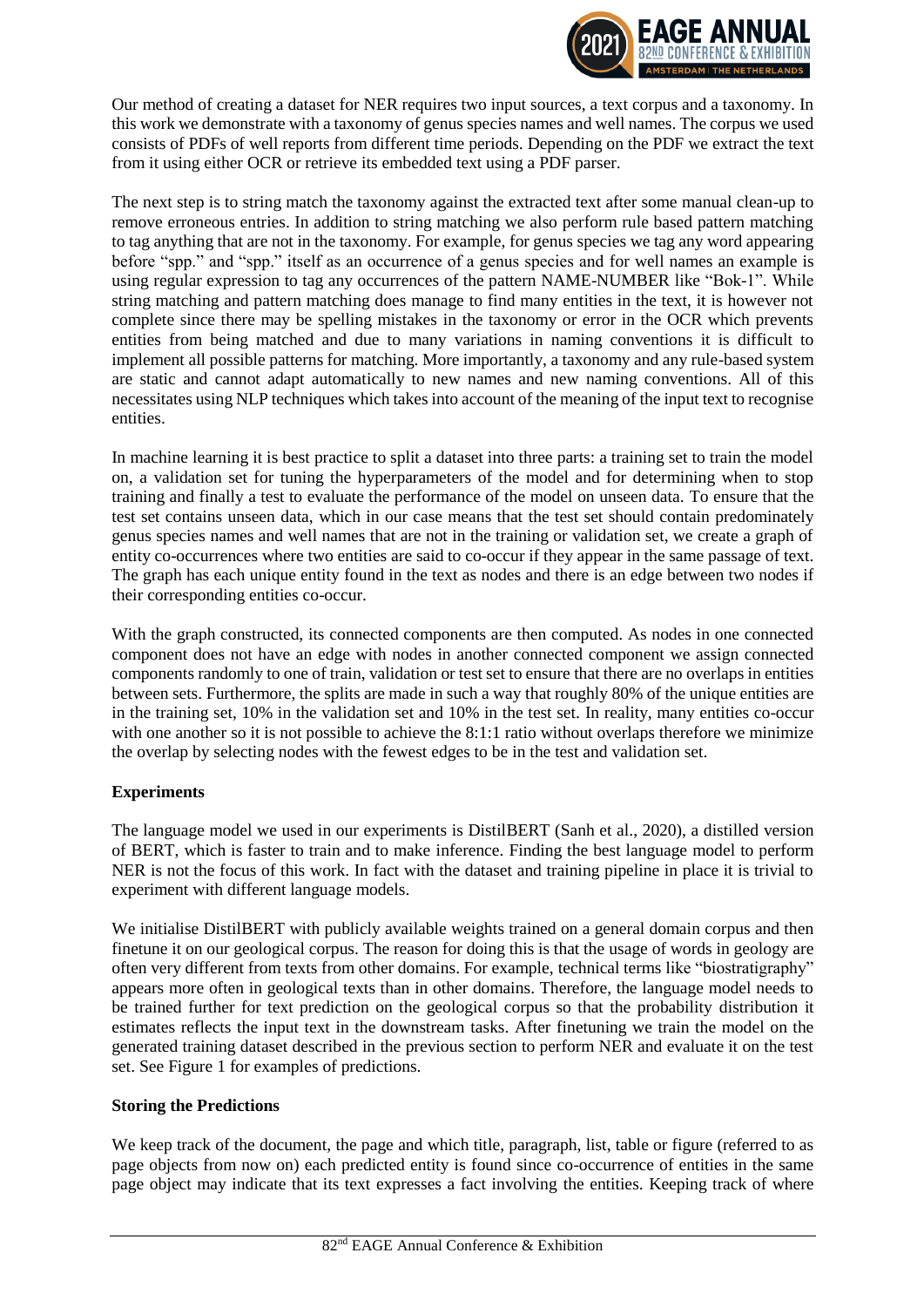

entities appear enables a search functionality where a user can retrieve all segments of text containing the entities being searched for and thus aiding the user to understand the documents.

| . Some Geli Khana beds show an abundance of the macrofossils<br>Claraia sp. <b>GENUSSPECIES</b>            |
|------------------------------------------------------------------------------------------------------------|
| Costatoria sp. GENUSSPECIES<br>and<br>? Bakevellia sp. GENUSSPECIES NEW (found at K5 - 133), indicative    |
| of a typical Induan assemblage. The medium to well rounded, moderately sorted sandstone clasts at K5 -     |
| 134 could have the same origin as those described in dolomite filled vugs occur at K5 - 107. The topmost   |
| part of this calcareous section features a medium to dark grey bioclastic packstone, containing a          |
| characteristic Lower Triassic Tethyan fauna, including Costatoria? costata GENUSSPECIES_NEW<br>and         |
| Claraia sp. GENUSSPECIES (K5 - 109). This member was not seen in the Khabour River Valley due to           |
|                                                                                                            |
| breached traps include UK 29/10a-2 WELL_NEW ,<br>22/30a-1 <b>WELL</b> and 22/14b-3 WELL (                  |
| Gaarenstroom et al., 1993). The hydrocarbons are likely to have migrated into the Chalk in these areas.    |
| Hydrocarbon shows throughout long intervals of the Chalk section in well $\sqrt{21/20a-1}$ WELL (dry hole) |

*Figure 1 Example of predictions on the test set. Labels with the suffix "\_NEW" indicates that the entity is neither in the taxonomy nor found by pattern matching.*

The bounding boxes of every page object is obtained using an object detection model called Faster RCNN (Ren et al., 2015) trained on a public dataset and then finetuned on our own manually annotated dataset which better reflects the style and layout of geological documents. At inference time each page of a PDF is rasterised into an image which is then fed into Faster RCNN, see Figure 2.



*Figure 1 Example of results of page object detection. blue – title, green – paragraphs, grey – figures.*

All results are saved in a graph database (Figure 3). Documents, pages, page objects, entity mentions and entities are represented as nodes in the graph and edges between nodes indicate relationships such as a document contains a page or a paragraph mentions a certain entity. A graph database is more suited for storing such hierarchical relationship since retrieving a node that shares an edge with another node is quick while with a relational database where documents, pages, entities etc. are stored in separate tables it would require many expensive joins to find out which document, which page and which page